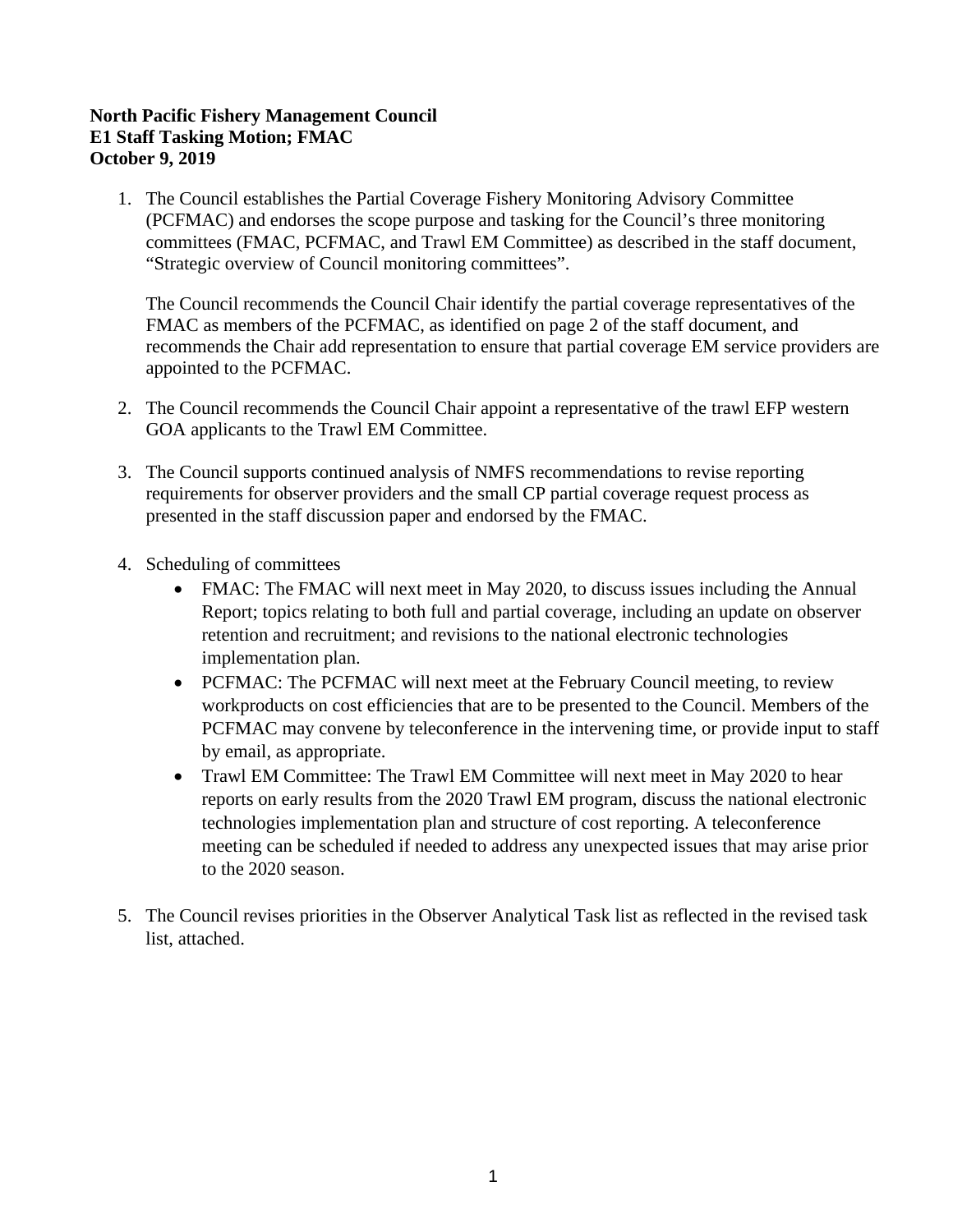## **Status of analytical projects related to the Observer Program**

*E1 Staff Tasking Motion – Revised Priority*

| <b>Priority</b>               | <b>Name</b>                                            | <b>Description</b>                                                                                                                                                                                                                                                                                                                                     | <b>Status / Due Date / Target Date</b>                                                                                                                                                                                                                           |  |  |  |
|-------------------------------|--------------------------------------------------------|--------------------------------------------------------------------------------------------------------------------------------------------------------------------------------------------------------------------------------------------------------------------------------------------------------------------------------------------------------|------------------------------------------------------------------------------------------------------------------------------------------------------------------------------------------------------------------------------------------------------------------|--|--|--|
| <b>Program-level Projects</b> |                                                        |                                                                                                                                                                                                                                                                                                                                                        |                                                                                                                                                                                                                                                                  |  |  |  |
|                               | Annual Report/<br><b>Annual Deployment</b><br>Plan     | Every year, an Annual Report of the preceding fishing year and<br>an Annual Deployment Plan (ADP) for the upcoming fishing year<br>are prepared.                                                                                                                                                                                                       | The FMAC and the Council will review the Draft 2020<br>ADP in September and October respectively.                                                                                                                                                                |  |  |  |
| 2                             | Analysis of catch and<br>bycatch estimation<br>methods | Ongoing analysis of catch and bycatch estimation methods,<br>including evaluating design-based and ratio estimators;<br>incorporating variance from at-sea sampling through to the trip<br>level; and then assessing post-strata definitions.                                                                                                          | NMFS is continuing work to incorporate programming<br>into CAS and evaluate alternative estimators and post-<br>strata. Staff are finishing up a Tech Memo on variance<br>estimates.                                                                             |  |  |  |
|                               | Report on onboard<br>observer sampling                 | Report on observer sampling results, e.g., proportion of total<br>hauls that are sampled, by vessel size and gear. This item was<br>requested by the Council in June 2016 during review of the<br>Annual Report.                                                                                                                                       | This report was presented to the FMAC in May 2017,<br>and an AFSC tech memo is in peer review and is<br>expected to be published by the end of 2019.                                                                                                             |  |  |  |
|                               | <b>Biological Data</b><br>Assessment                   | The AFSC is conducting an assessment of the current way<br>biological information collected by observers is used in stock<br>assessments. The result of this project is to provide the scale and<br>scope of data needs in the current program.                                                                                                        | Preliminary information has been collected from stock<br>assessment authors. FMA will compile this by early<br>2020.                                                                                                                                             |  |  |  |
| 5                             | Average weight of<br>halibut wastage                   | Impact analysis of differences in average weights on the final<br>wastage (discard) estimates of halibut in the IFQ fishery.<br>Currently, CAS estimates halibut discard based on mean weight<br>from the unsorted (retained and discarded) catch. Since halibut<br><32" are required to be discarded, CAS may be overestimating<br>discarded halibut. | In 2016 NMFS modified data collection methods for<br>halibut viability so that it is part of randomized biological<br>sampling. Staff have begun analysis and will present<br>preliminary results at the American Fisheries Society<br>meeting in October, 2019. |  |  |  |
| 6                             | <b>Halibut DMRs</b><br><b>REMOVED</b>                  | Evaluation of appropriate methods to determine halibut discard<br>mortality rates (DMRs) given observer monitoring sampling<br>design and available data; undertaken by the NPFMC's DMR<br>Workgroup.                                                                                                                                                  | Updated DMR estimation methods were adopted, after<br>Council review, at the October 2016 Council meeting<br>and have been used annually to specify DMRs through<br>2021. The DMR workgroup is ongoing and future<br>changes will be made as needed.             |  |  |  |

*Accessibility of this Document: Every effort has been made to make this document accessible to individuals of all abilities and compliant with Section 508 of the Rehabilitation Act. The complexity of this document may make access difficult for some. If you encounter information that you cannot access or use, please email us at Alaska.webmaster@noaa.gov or call us at 907-586-7228 so that we may assist you.*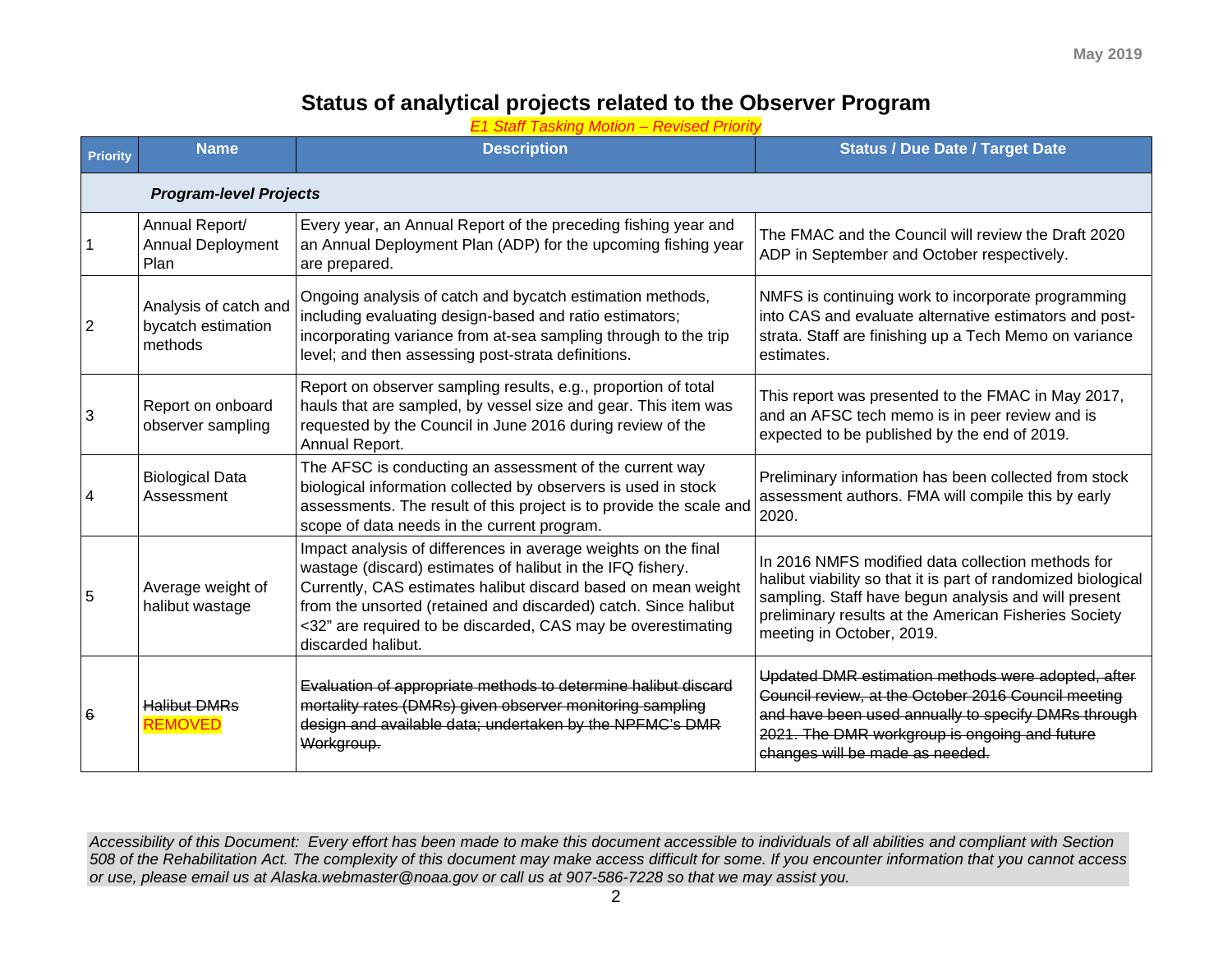| <b>Priority</b> | <b>Name</b>                                                                                                   | <b>Description</b>                                                                                                                                                                                                                                                                                                                                                                                             | <b>Status / Due Date / Target Date</b>                                                                                                                                                                                                                                                                                                                                                                                                     |  |  |  |  |
|-----------------|---------------------------------------------------------------------------------------------------------------|----------------------------------------------------------------------------------------------------------------------------------------------------------------------------------------------------------------------------------------------------------------------------------------------------------------------------------------------------------------------------------------------------------------|--------------------------------------------------------------------------------------------------------------------------------------------------------------------------------------------------------------------------------------------------------------------------------------------------------------------------------------------------------------------------------------------------------------------------------------------|--|--|--|--|
|                 | <b>Program-level Projects (Continued)</b>                                                                     |                                                                                                                                                                                                                                                                                                                                                                                                                |                                                                                                                                                                                                                                                                                                                                                                                                                                            |  |  |  |  |
| 446             | Trawl CV EM<br>Development                                                                                    | Engage with the Trawl Electronic Monitoring Committee (EMC)<br>to develop EM for compliance monitoring on pelagic trawl<br>catcher vessels. Research projects include EM for compliance<br>monitoring of full retention in pollock fisheries including tender<br>vessels in the Western Gulf as well as EM to support alternate<br>methods of dockside salmon accounting.                                      | The EMC met August 21-22, 2019, to discuss current<br>and ongoing research projects and the status of the<br>2020 EFP development. The Council will review the<br>EFP application in October 2019.                                                                                                                                                                                                                                         |  |  |  |  |
| 167             | Efficiencies Subgroup<br>Moved up one project                                                                 | Partial Coverage Cost In April 2019, the Council tasked this group to continue to develop<br>ideas related to how to best integrate the different monitoring<br>tools, such as dockside monitoring, EM, and monitoring<br>cooperatives.                                                                                                                                                                        | The FMAC partial coverage subgroup report describes a<br>long term vision for integrating monitoring tools in the<br>partial coverage category to increase cost efficiencies.<br>The near term priority is to task staff to create a<br>discussion paper to scope what a dockside monitoring<br>program would look like. Work is currently tasked to<br>subgroup members and NMFS staff have not been<br>assigned to work on this project. |  |  |  |  |
| 68              | Agency ODDS<br>Subgroup                                                                                       | In June 2018, NMFS recommended and the Council supported<br>the formation of an Agency Subgroup to document how ODDS<br>operates and identify alternatives for improvement. Changes<br>could include improvements to the linkage between ODDS and<br>eLandings, changes to allow vessels that also fish trawl gear to<br>be placed in the EM selection pool, and the trip cancellation and<br>inherit process. | FMA staff have begun documenting existing ODDS logic<br>so that potential changes can be discussed with the<br>FMAC. Staff have currently been pulled off this project to<br>make ODDS changes required to enable the trawl EM<br>EFP.                                                                                                                                                                                                     |  |  |  |  |
| 79              | Explore alternative<br>approaches to<br>evaluate observer<br>effects                                          | In June 2018, NMFS recommended and the Council supported<br>reassessing the performance standards used to evaluate<br>observer effects in the Annual Report and explore alternative<br>approaches.                                                                                                                                                                                                             | OSC members had a preliminary discussion in March<br>2019 on this issue but do not have a conclusion about<br>how best to proceed. No other work has been<br>completed.                                                                                                                                                                                                                                                                    |  |  |  |  |
| 8 1 0           | Identify best practices<br>for estimating species<br>weight when it is<br>unavailable for an<br>observed haul | Catch estimates for EM and observer data rely on weight<br>measurements from observed hauls. This project would identify<br>the best algorithm for assigning weights when they are<br>unavailable.                                                                                                                                                                                                             | Staff have not yet been assigned to this project.<br><b>FMAC RECOMMENDATION - Moved up one project</b>                                                                                                                                                                                                                                                                                                                                     |  |  |  |  |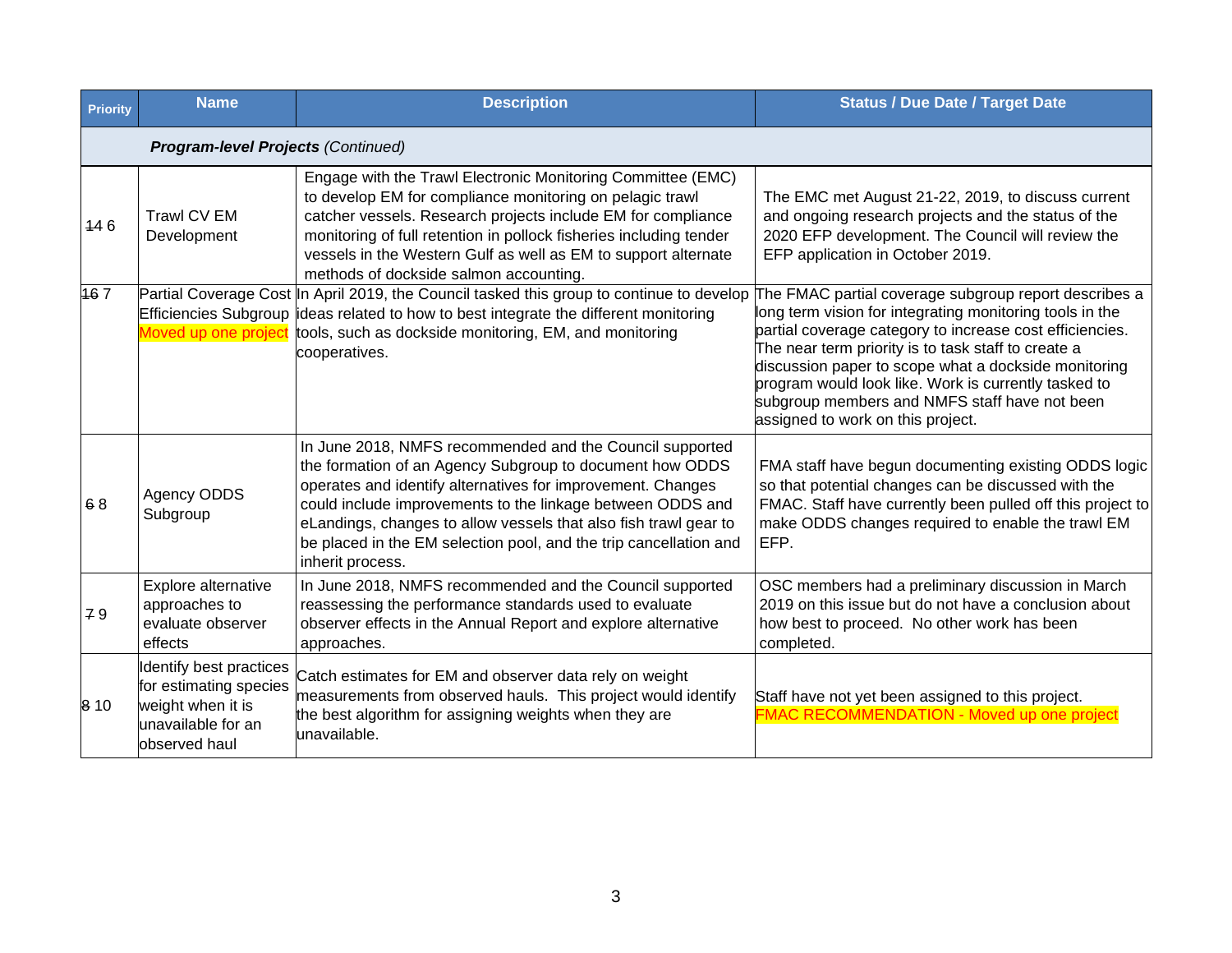| <b>Priority</b> | <b>Name</b>                                                                                                               | <b>Description</b>                                                                                                                                                                                                                                                                                                                                                                                                                                                                                                                                                                                                                                                                        | <b>Status / Due Date / Target Date</b>                                                                                                                                                                                                                                                                           |  |  |  |
|-----------------|---------------------------------------------------------------------------------------------------------------------------|-------------------------------------------------------------------------------------------------------------------------------------------------------------------------------------------------------------------------------------------------------------------------------------------------------------------------------------------------------------------------------------------------------------------------------------------------------------------------------------------------------------------------------------------------------------------------------------------------------------------------------------------------------------------------------------------|------------------------------------------------------------------------------------------------------------------------------------------------------------------------------------------------------------------------------------------------------------------------------------------------------------------|--|--|--|
| 911             | Effects of changes to<br>the observer program                                                                             | Evaluate the effects of changes to data collection protocols that<br>occur because of observer restructuring, potential funding<br>limitations and the introduction of electronic monitoring. Ensure<br>that data collected provides a valid representation of the catch<br>and can be compared easily to the previous data collection<br>methods and time series remain intact. Because there have been<br>no changes to data collection protocols and funding limitations<br>and representativeness are addressed through the annual<br>deployment and review process, this project will focus on<br>potential corrections for the halibut fishery not being observed<br>prior to 2013. | This project was moved to here from the research<br>priorities list where it was originally listed as "Urgent".<br>Staff have not yet been assigned to this project.                                                                                                                                             |  |  |  |
|                 | Projects in NMFS Development or Review (Council has taken action or major work at current stage is NMFS's responsibility) |                                                                                                                                                                                                                                                                                                                                                                                                                                                                                                                                                                                                                                                                                           |                                                                                                                                                                                                                                                                                                                  |  |  |  |
| 11              | <b>Halibut PSC deck</b><br>sorting EFP                                                                                    | Exempted fishing permit (EFP) projects are being used to<br>develop the components of a regulated program to allow deck<br>sorting of halibut on trawl catcher/processors in the Bering Sea to<br>reduce halibut mortality rates. In 2018 and 2019,<br>catcher/processors may fish in the GOA under the EFP.                                                                                                                                                                                                                                                                                                                                                                              | NMFS has issued a modified permit for 2019, and EFP<br>fishing began in January 2019. FMA, AKR, and OLE<br>staff regularly engage with EFP applicants on the<br>ongoing administration of the EFP.<br><b>WILL BE REMOVED - Full Implementation in 2020</b>                                                       |  |  |  |
| 12              | <b>Halibut PSC deck</b><br>sorting rulemaking                                                                             | Regulatory Impact Review analysis and rulemaking to allow trawl<br>catcher/processors to sort halibut on deck to reduce halibut<br>mortality rates in non-pollock fisheries.                                                                                                                                                                                                                                                                                                                                                                                                                                                                                                              | The final rule package and response to comments was<br>transmitted to NMFS HQ on August 21, 2019.<br><b>WILL BE REMOVED - Full Implementation in 2020</b>                                                                                                                                                        |  |  |  |
| $ 40 \t12$      | Observer provider<br>insurance<br>requirements                                                                            | In May 2015, NMFS determined that some observer provider<br>insurance requirements in $\S$ 679.52(b)(11)(vi) are inapplicable<br>and should be removed or revised. NMFS National Observer<br>Program (NOP) staff hosted a workshop in Nov 2016. The NOP<br>published a tech memo in November 2017 and a request for<br>information in the Federal Register on July 16, 2018 with<br>comments invited through September 14, 2018 regarding<br>possible insurance packages and cost that could address<br>observers, observer providers, and the fishing industry concerns<br>in the event of an occupational injury.                                                                       | NMFS HQ staff continue to gather additional information<br>to prepare a Regulatory Impact Review to modify<br>observer provider insurance requirements. The FMAC<br>received an update on the status of this project in May<br>2019. A proposed rule is expected in 2019 with a final<br>rule to follow in 2020. |  |  |  |
| 11 13           | <b>Trawl EM EFP</b>                                                                                                       | The collaboration with the Council's Trawl EM Committee,<br>Industry representatives are developing an EFP application to<br>test full retention with shoreside sampling for pelagic pollock trawl<br>fishery in the BSAI and GOA in 2020.                                                                                                                                                                                                                                                                                                                                                                                                                                                | Observer Program and AKRO staff are engaging with<br>the applicants as the draft EFP application is being<br>developed through the summer and fall of 2019. Council<br>review of the EFP is planned for October 2019.                                                                                            |  |  |  |